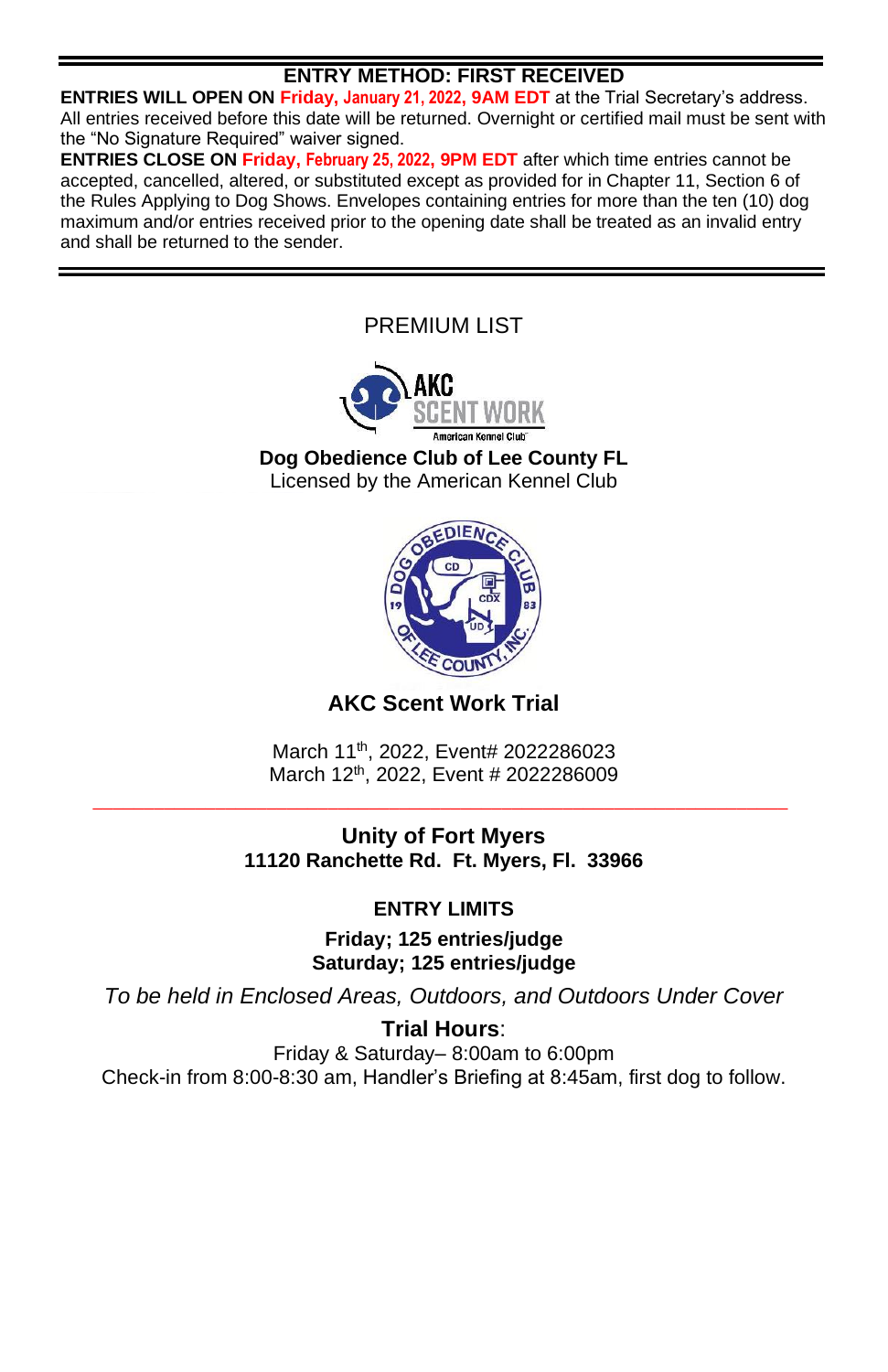

# **CERTIFICATION**

Permission is granted by the American Kennel Club for the holding of this event under American Kennel Club rules and regulations.

> Gina DiNardo, **Secretary**

# **OFFICERS OF THE DOG OBEDIENCE CLUB OF LEE COUNTY FL**

| 614 SE 36th St, Cape Coral, FL 33904 |
|--------------------------------------|
|                                      |
|                                      |

| <b>TRIAL CHAIRPERSON</b>      | <b>TRIAL SECRETARY</b> |
|-------------------------------|------------------------|
| Jean Bobis                    | Louie Hellard          |
| 1510 N E 17 <sup>th</sup> Ter | 4561 Iola Drive        |
| Cape Coral, FL 33909          | Sarasota, FL 34231     |
| 708-441-9749                  | 941-313-0576           |
| Jabobis.2018@gmail.com        | LHellard1@verizon.net  |

# **EVENT COMMITTEE**

Jen Gaytan, Baerbel Willis, Susan Netzman, Val Scola, Lisa Talcott

# **JUDGES AND ASSIGNMENTS**

| 3/11/2022; Event# 2022286023 |                               | 3/12/2022; Event# 2022286009  |                          |  |  |
|------------------------------|-------------------------------|-------------------------------|--------------------------|--|--|
| Wendy Hudson                 | <b>Judith McPartland</b>      | Wendy Hudson                  | <b>Judith McPartland</b> |  |  |
| #108643                      | #102524                       | #108643                       | #102524                  |  |  |
| Handler                      | <b>Handler Discrimination</b> | <b>Handler Discrimination</b> | Handler                  |  |  |
| Discrimination -             | $-$ Advanced &                | $-$ Advanced &                | Discrimination-          |  |  |
| Novice A & B                 | Excellent                     | Excellent                     | Novice A & B             |  |  |
| Interior - Nov A & B,        | Container - Nov A & B,        | Container - Nov A & B,        | Interior - Nov A & B.    |  |  |
| Adv & Exc                    | Adv & Exc                     | Adv & Exc                     | Adv & Exc                |  |  |
| Buried - Nov A & B,          | Exterior - Nov A & B.         | Exterior - Nov A & B,         | Buried - Nov A & B,      |  |  |
| Adv & Exc                    | Adv & Exc                     | Adv & Exc                     | Adv & Exc                |  |  |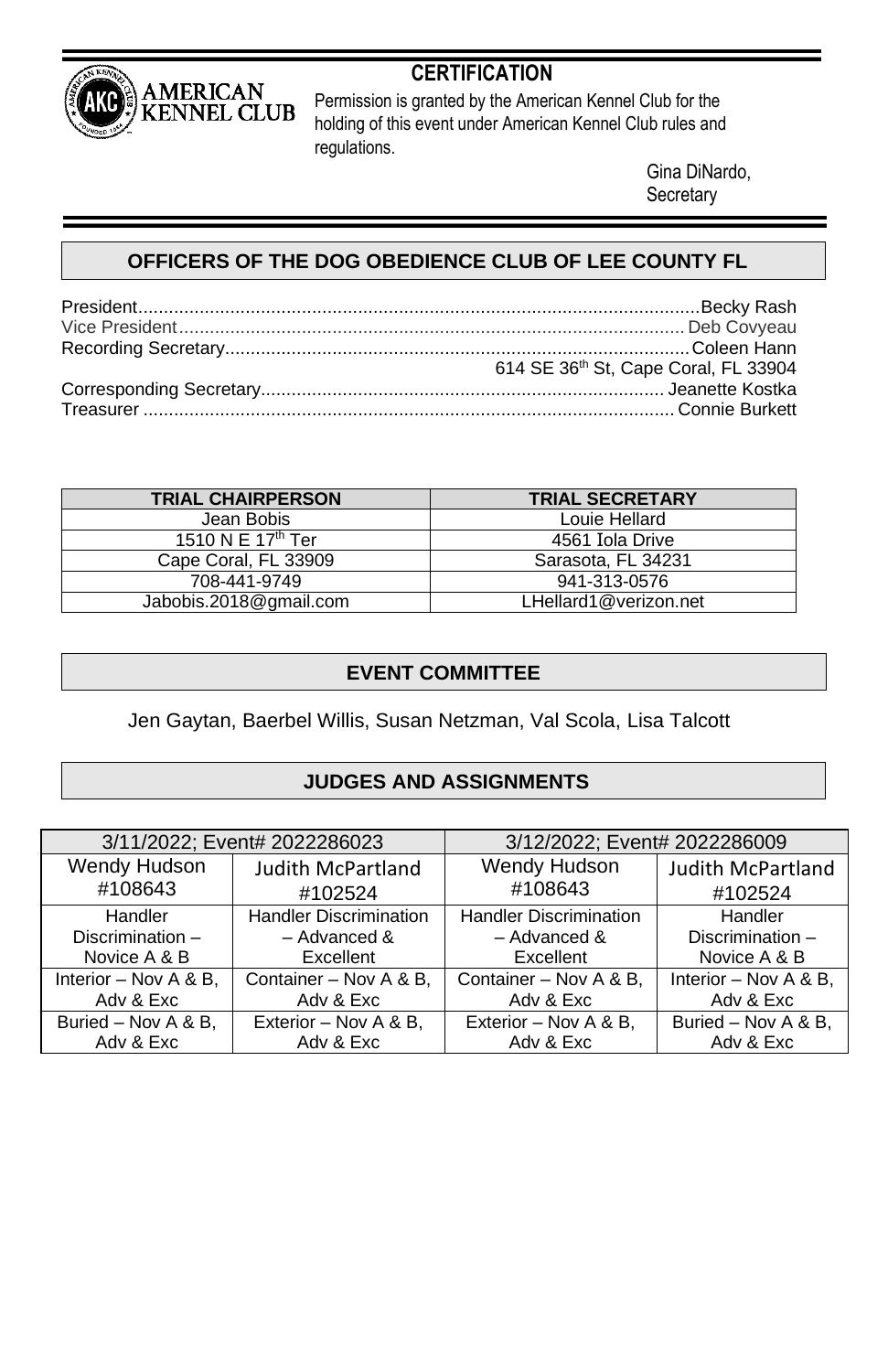## **VETERINARIAN ON CALL**

**Veterinarian** (on-call) Blue Pearl Specialty and ER Pet Hospital, 9500 Market Place Rd, Ft Myers, FL 239-947-0588

#### **EMERGENCY SERVICES**

Fire/ Ambulance/Police- Name of County **911**

**Lee Memorial Hospital,** 2776 Cleveland Ave, Ft Myers, FL 239-343-2000

## **CLASSES OFFERED & JUDGING TIMES**

**Friday** Handler Discrimination, Container, Interior, Exterior, Buried: Novice A/B, Advanced, Excellent **Saturday** Handler Discrimination, Container, Interior, Exterior, Buried:

Novice A/B, Advanced, Excellent

Judging will begin at approximately 9:00 AM after the Handler Briefing.

## **DOG ELIGIBLE TO ENTER**

This trial is open to all dogs SIX (6) months of age or older that are registered with the American Kennel Club or that have AKC Limited Registration, Purebred Alternative Listing/Indefinite Listing Privileges (PAL/ILP), an AKC Canine Partners listing number or approved Foundation Stock Service (FSS) breeds are eligible to participate. Dogs with a Purebred Alternative Listing/Indefinite Listing Privileges (PAL/ILP) or an AKC Canine Partners listing number must be spayed or neutered in order to compete.

**Condition of the Dog.** Dogs with physical challenges (including amputees) are eligible to participate provided that, in the opinion of the judge, they display no signs of physical discomfort and can safely complete the search. Dogs with bandages, sutures, or visible wounds are not eligible. Deaf dogs and blind dogs are allowed to enter. Dogs that are both deaf and blind are able to participate so long as the handler is in control of the dog at all times, the dog can complete the requirements of the class, and the dog does not appear to be under undue stress in the opinion of the judge.

**Order of Classes.** The order of classes and the Judging Schedule will be determined after entries have closed and will be sent by email to entrants who have provided a legible email address.

**Handling More Than One Dog.** Handlers may not handle more than one dog in each class (with the exception of Handler Discrimination classes). Multiple dogs from the same owner may be entered in the same class, provided they are run by different handlers.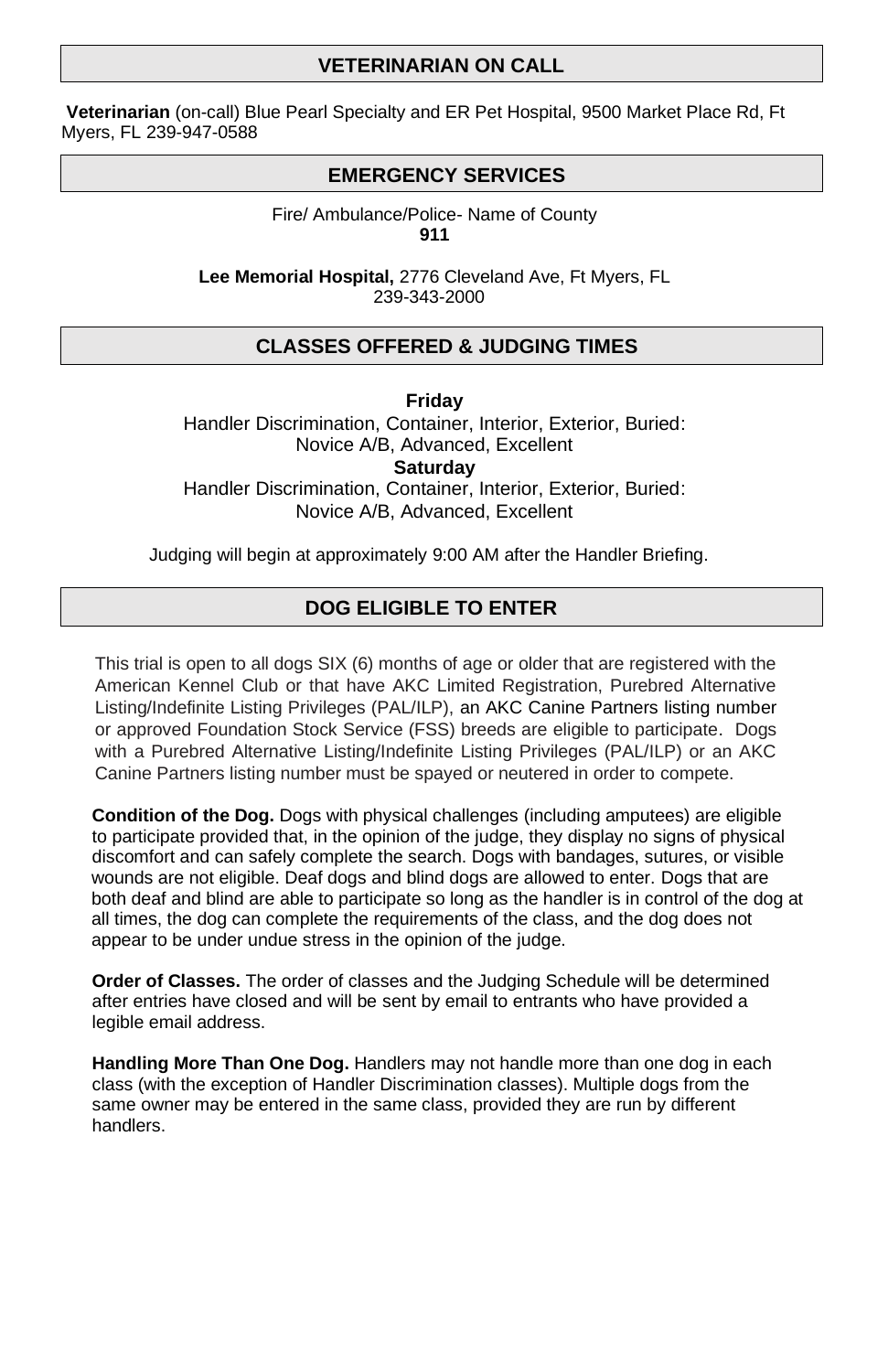## **ENTRY FEES**

\*an entry is defined as a single run by a single dog, in a single class. Entry fees include a \$3.50 per run AKC recording fee.

Friday & Saturday – Handler Discrimination, Container, Interior, Exterior, Buried \$25.00 first run/\$20.00 additional runs, same dog – Nov A/B, Adv, Exc.

**Mail entry forms and fees to:** Trial Secretary: Louie Hellard 4561 Iola Drive Sarasota, FL 34231

Please make checks payable to the **Dog Obedience Club of Lee County FL**.

No entries will be accepted by phone, email, fax, or hand delivery. Express mail entries must include the signature waiver allowing them to be left at the secretary's address. Inquiries may be directed to Louie Hellard at LHellard1@verizon.net. No entry shall be made, and no entry shall be accepted which specifies any conditions as to its acceptance.

**Illegible entries** will not be processed and will be returned to the exhibitor. Returned checks do not constitute a valid entry and the

DOCLC Treasurer will add a \$25.00 collection fee to the amount of each returned check.

## **WAIT LIST INFORMATION**

**Dog Obedience Club of Lee County FL** is offering a wait list to fill openings created by withdrawn entries after the trial's closing date/time. A maximum of **25 entries per day** will be placed on the club's wait list. All entries, including wait listed entries, must be received by the Trial Secretary prior to **February 25 th, 2022**. No entries may be withdrawn with a refund after closing on February 25<sup>th</sup>, 2022. If a withdrawn entry is replaced by a wait listed entry, a full refund will be issued for the withdrawn entry. Any wait listed entry that does not move off the wait list into the trial will receive a full refund.

#### **STAGING AREA, HANDLER'S BRIEFING, AND WARM-UP INFORMATION**

**Staging Area** will be out of view of search area(s). Staging area will include crating, warm-up and waiting area, as well as the secretary table for check-ins and posting of running order and results.

The **Handler's Briefing** will take place in view of the search area prior to the start of each class, after the hide(s) have been set and after the Demo Dog has run. In the Handler's Briefing the judge will explain if there's an off-leash option, number of hides, maximum height of hides and maximum time for the search. NO DOGS are to be present during the Handler's Briefing.

A **warm-up area** the club shall designate a warm-up area. One labelled container per target odor being used in the trial on that day will be placed in the warm-up area. This will allow handler-dog teams to prepare themselves for the search prior to their run. Each team should limit their warm-up to two minutes or less so that others may be able to use the warm-up area as well. Clubs may also place blank containers.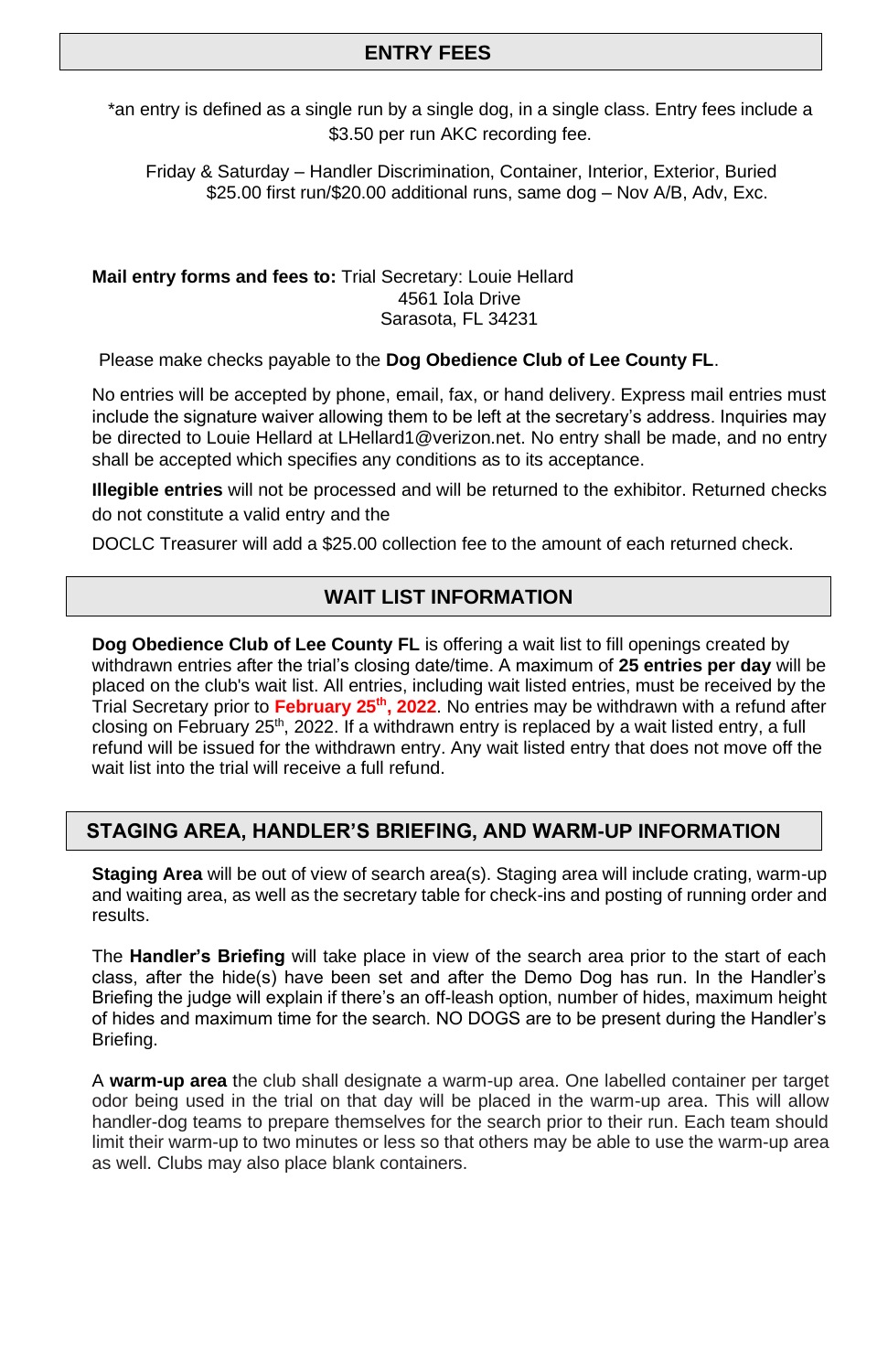# **SEARCH AREA AND RING CONDITIONS**

Search areas may be of any shape, and of the size specified in the Regulations for each class. **Search Area Conditions**. Container will be on a concrete floor under a roofed pavilion, interior will be in enclosed areas, and exterior will be outside on grass, dirt or mulch. Handlers should be prepared for all potential weather conditions. **Closed toed shoes are required due to insurance requirements.**

# **ADDITIONAL SITE INFORMATION**

**Trial Site.** It is not appropriate to scout the trial location prior to the trial date. Many search locations are real-life environments, and such visits may risk the host losing the opportunity to use the location in the future.

**Possession of Odors and Training**. Chapter 5. Section 35 of the Scent Work Regulations state "No person other than those engaged in the administration of a trial shall be in possession of any target odor when on the trial grounds. There shall be no training on the grounds of the AKC Scent Work trial, other than the designated warm-up area".

**Spectator Area.** Spectator areas will be available during this trial.

**Crating space** MAY be available indoors in A/C at the time of the trial. But at present time, we are not sure.

**Exhibitors are responsible** for cleaning up after their dog(s). Any exhibitor failing to do so may be excused without benefit of refund if the Event Committee deems the exhibitor to be in violation of this requirement. Cleaning supplies and disposal sites will be available at various locations around the show grounds.

**Food Trucks.** Food trucks will be available starting at 11AM on Friday & Saturday.

Friday: Horse Eyed Jake's American Sliders.

Menu: https://www.facebook.com/pg/HorseEyedJakes/menu/

Saturday: Currywurst Truck of Cape Coral.

Menu: https://www.mixfloridaservices.com/

# **RIBBONS, AWARDS, AND PRIZES**

Placement ribbons will be awarded in each class as follows:

A **New Title rosette** may be awarded to dogs finishing a title.

# **HIGH IN TRIAL & HIGH COMBINED**

Only teams who participate in the same difficulty level in all elements offered (Container, Interior, Exterior, Buried and qualify in each are eligible to win **High in Trial**. One High in Trial winner is chosen per difficulty level; there is no separate High in Trial for the Novice A and Novice B sections. The High in Trial is determined by adding the team's faults across the elements. If there is a tie based on faults, then the team's times across the elements will be summed and the faster-finishing team will win. The High in Trial award is not recorded by the AKC Teams winning High in Trial will earn a rosette.

Only teams who participate in the same difficulty level in all elements offered plus Handler Discrimination and qualify in each are eligible to win **High Combined**. One High Combined winner is chosen per difficulty level; there is no separate High in Trial for the Novice A and Novice B sections.

All exhibitors should obtain a copy of the Regulations for Scent Work, by downloading them here: http://images.akc.org/pdf/rulebooks/RSW001.pdf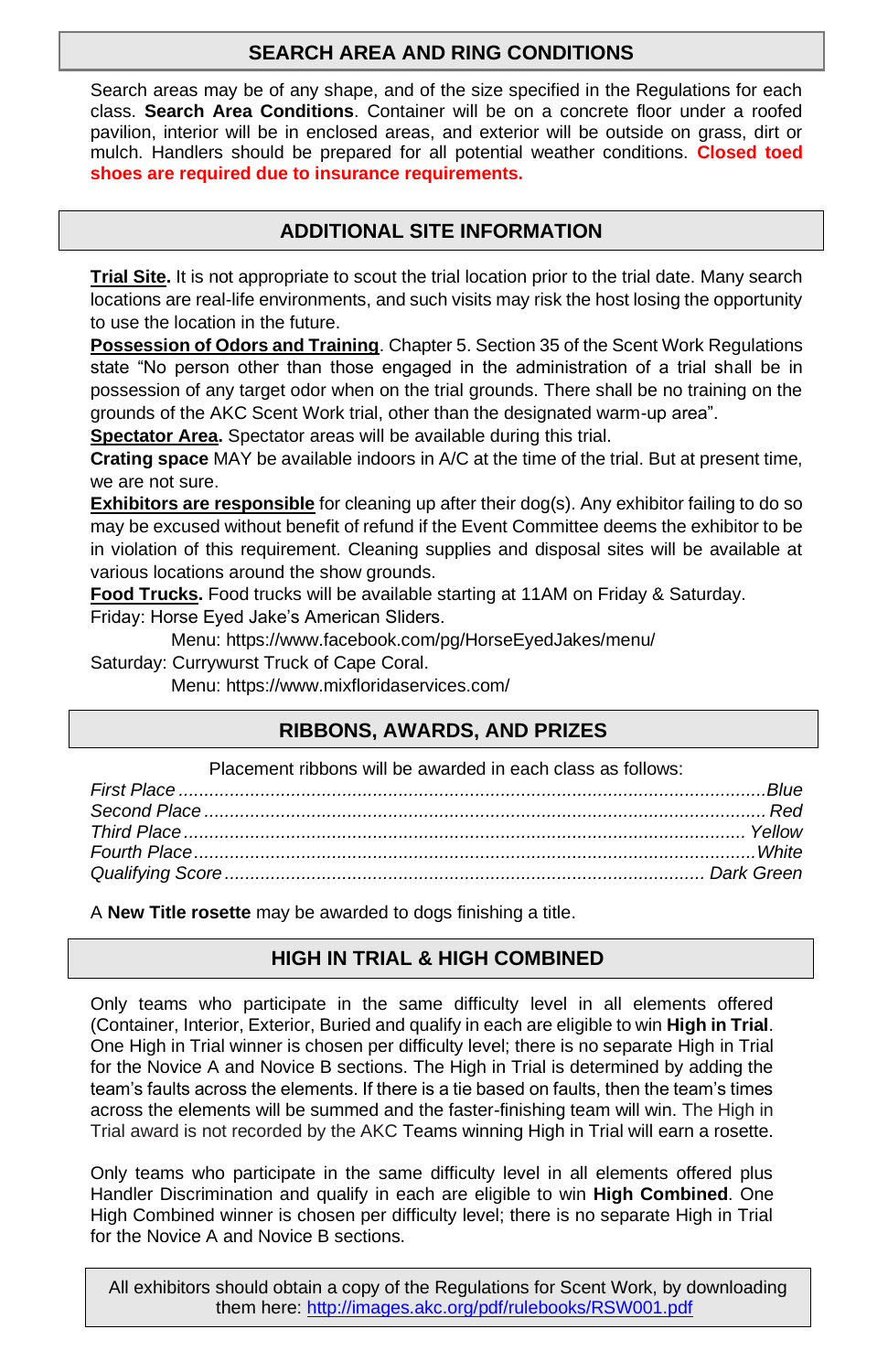## **NOTICE TO EXHIBITORS**

#### **SAFETY, BEHAVIOR and LIABILITY**

**The safety of the dog** is our primary concern. By entering this trial, exhibitors acknowledge that they are familiar with the rules and regulations of this sport, and that their dogs are familiar with and able to perform all searches safely. **It is expressly understood** that exhibitors alone are responsible for the behavior of their dogs and/or children. Any exhibitor whose dogs and/or children create an unnecessary disturbance or repeatedly engage in unsafe or disruptive behavior may, at the discretion of the trial committee, be asked to leave the show site. In such case, no refund of any fees paid will be made. The Dog Obedience Club of Lee County FL and its agents, employees, etc., will assume no responsibilities for any loss, damage or injury sustained by exhibitors or handlers, or to any of their dogs or property and further assumes no responsibility for injury to children. The Dog Obedience Club of Lee County FL reserves the right to decline entries for cause and may remove any dog on account of aggression. No one shall have any recourse or claim against the Dog Obedience Club of Lee County FL or any official thereof.

**Collars, Leashes and Harnesses.** During searches, dogs must wear a properly fitted collar or harness approved by the judge. A wearable camera such as a Go Pro may be mounted to the dog's harness, if desired. Leashes may be of any length and/or retractable. The leash should be made of plain, pliable material.

**All dogs must be on leash** at all times, and retractable leashes may not be used when on trial grounds (except during judged searches). Dogs must enter and exit the search area with the leash attached to the collar or harness, including when waiting in the search area before and after the search. An off-leash option may be offered at the discretion of the judge, only if the area is completely enclosed.

#### **REFUNDS**

**No entry fee** will be refunded if the trial cannot open or be completed by reason of riots, civil disturbances, fire, an act of God, public emergency, act of a public enemy, or any other cause beyond the control of the organizing committee. No entry fee will be refunded in the event a dog is absent, disqualified, excused, or barred from competition by the action of the Trial Committee. Dogs pulled after closing because of injury or other medical condition are not eligible for a refund.

**Bitches in season** will be refunded the full entry fee. Notification in writing must be given to the trial secretary no later than one half hour prior to the start of the first class of the day of the trial.

#### **RINGSIDE**

**Judges are not required** to wait for dogs. The Owner of each dog is solely responsible for having it ready at the search area when it is to be judged. The Club has no responsibility to provide service through a public address system or stewards or runners for the purpose of calling or locating dogs that are not brought into the ring when required.

**EXHIBITOR CHECK-IN**: At check-in you will receive your armband number. Once the time and location for check-in is determined all exhibitors will be notified by email.

#### **Exhibitors MUST check-in EACH day they are entered.**

#### **Claims will be arbitrated as set forth on the Official AKC Entry Form for this event.**

Exhibitors should follow their veterinarian's recommendation to assure their dogs are free of internal and external parasites, any communicable diseases, and have appropriate vaccinations." Additionally, clubs should include any specific local or state health requirements, for example, proof of rabies vaccination.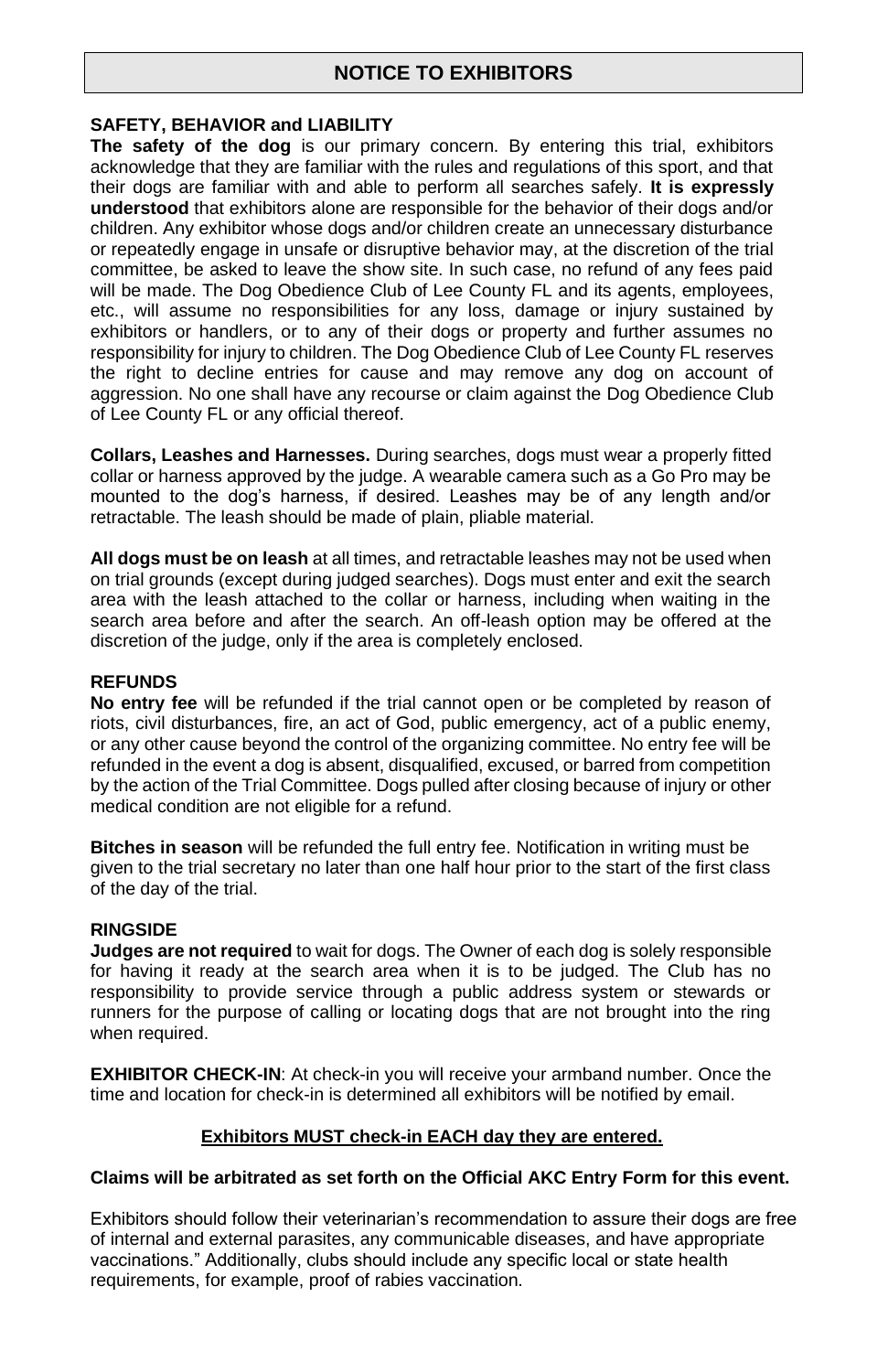## **HOTEL INFORMATION**

**LaQuinta**, 4850 S Cleveland Ave, Ft Myers, FL 305-879-0005

**America's Best Value Inn**, 11501 S Cleveland Ave, Ft Myers, FL 239-936-3993

**Howard Johnson**, 4811 Cleveland Ave, Ft Myers, FL 239-936-3229

When making reservations, please check for changes to the local pet policy.

There is space for 5 RV's at the trial and MUST reserve the spot first by contacting Jean Bobis at jabobis.2018@gmail.com. There are no hookups and there is no overnight parking.

Local RV campsite: Fort Myers RV Resort, 16800 S Tamiami Trail, Fort Myers, FL 239-267-2141

## **DIRECTIONS TO THE TRIAL SITE**

*Unity of Fort Myers 11120 Ranchette Rd. Ft. Myers, Fl. 33966*

*I75 - North or South, to Colonial - exit 136. Turn WEST to Plantation Rd, Turn South, (left) to Idlewild St (stop light), turn left, to Ranchette, turn Right, to Unity (church) of Ft. Myers. Church will be on your right.*

*From nearby towns, Colonial East to Plantation, turn right, go to Idlewild (stop light) turn left, to Ranchette, turn right to Unity (church) of Ft. Myers. Church will be on your right.*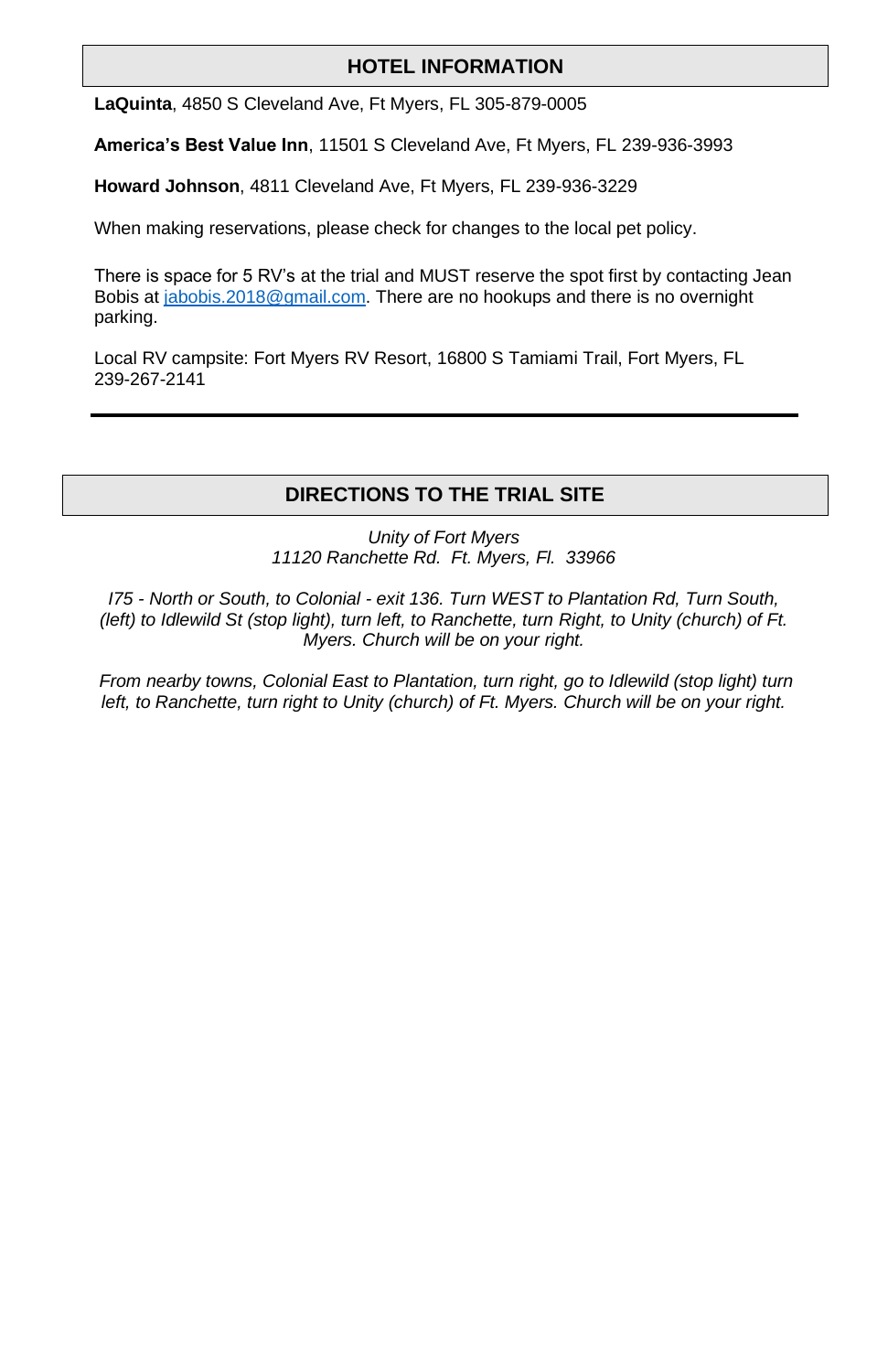# **AKC Official Entry Form**



*Mail To: Louie Hellard Trial Secretary 4561* **I***ola Drive Sarasota, FL 34231*

**Friday: Entry Fees: \$25.00 first run/\$20.00 additional runs, same dog.**

|                               | <b>Novice A</b> | <b>Novice B</b> | <b>Advanced</b> | <b>Excellent</b> |
|-------------------------------|-----------------|-----------------|-----------------|------------------|
| <b>Handler Discrimination</b> |                 |                 |                 |                  |
| <b>Container</b>              |                 |                 |                 |                  |
| <b>Interior</b>               |                 |                 |                 |                  |
| <b>Exterior</b>               |                 |                 |                 |                  |
| <b>Buried</b>                 |                 |                 |                 |                  |

**Saturday: Entry Fees: \$25.00 first run/\$20.00 additional runs, same dog.**

|                               | <b>Novice A</b> | <b>Novice B</b> | <b>Advanced</b> | <b>Excellent</b> |  |  |
|-------------------------------|-----------------|-----------------|-----------------|------------------|--|--|
| <b>Handler Discrimination</b> |                 |                 |                 |                  |  |  |
| <b>Container</b>              |                 |                 |                 |                  |  |  |
| <b>Interior</b>               |                 |                 |                 |                  |  |  |
| <b>Exterior</b>               |                 |                 |                 |                  |  |  |
| <b>Buried</b>                 |                 |                 |                 |                  |  |  |

#### *Make checks payable to the Dog Obedience Club of Lee County FL DOCLC Treasurer will add a \$25.00 collection fee to the amount of each returned check.*

| <b>AKC Registered Name</b>              |               |                                   |         | <b>Registration Number</b> |                |        |         |
|-----------------------------------------|---------------|-----------------------------------|---------|----------------------------|----------------|--------|---------|
|                                         |               |                                   |         | о                          | AKC/PAL/ILP/CP | $\Box$ | Foreign |
| Call name                               | Date of birth |                                   | Sex     |                            |                |        |         |
| <b>Breed</b>                            |               |                                   | Variety |                            |                |        |         |
| <b>Breeder</b>                          |               |                                   |         |                            |                |        |         |
| Sire                                    |               |                                   |         |                            |                |        |         |
| Dam                                     |               |                                   |         |                            |                |        |         |
| Owner                                   |               |                                   |         |                            |                |        |         |
| Owner's Address                         |               |                                   |         |                            |                |        |         |
| City                                    |               | <b>State</b>                      |         |                            | Zip            |        |         |
| Telephone                               | Email         |                                   |         |                            |                |        |         |
| Handler name (if different from owner): |               | Junior Handler # (if applicable): |         |                            |                |        |         |

**Fields marked in blue are REQUIRED.**

**Fields marked in gray must be completed if the information is known.**

**Be sure to read the Agreement and sign. No form will be processed without your signature! Rules, Regulations, Policies and Guidelines are available on the American Kennel Club Web site,**